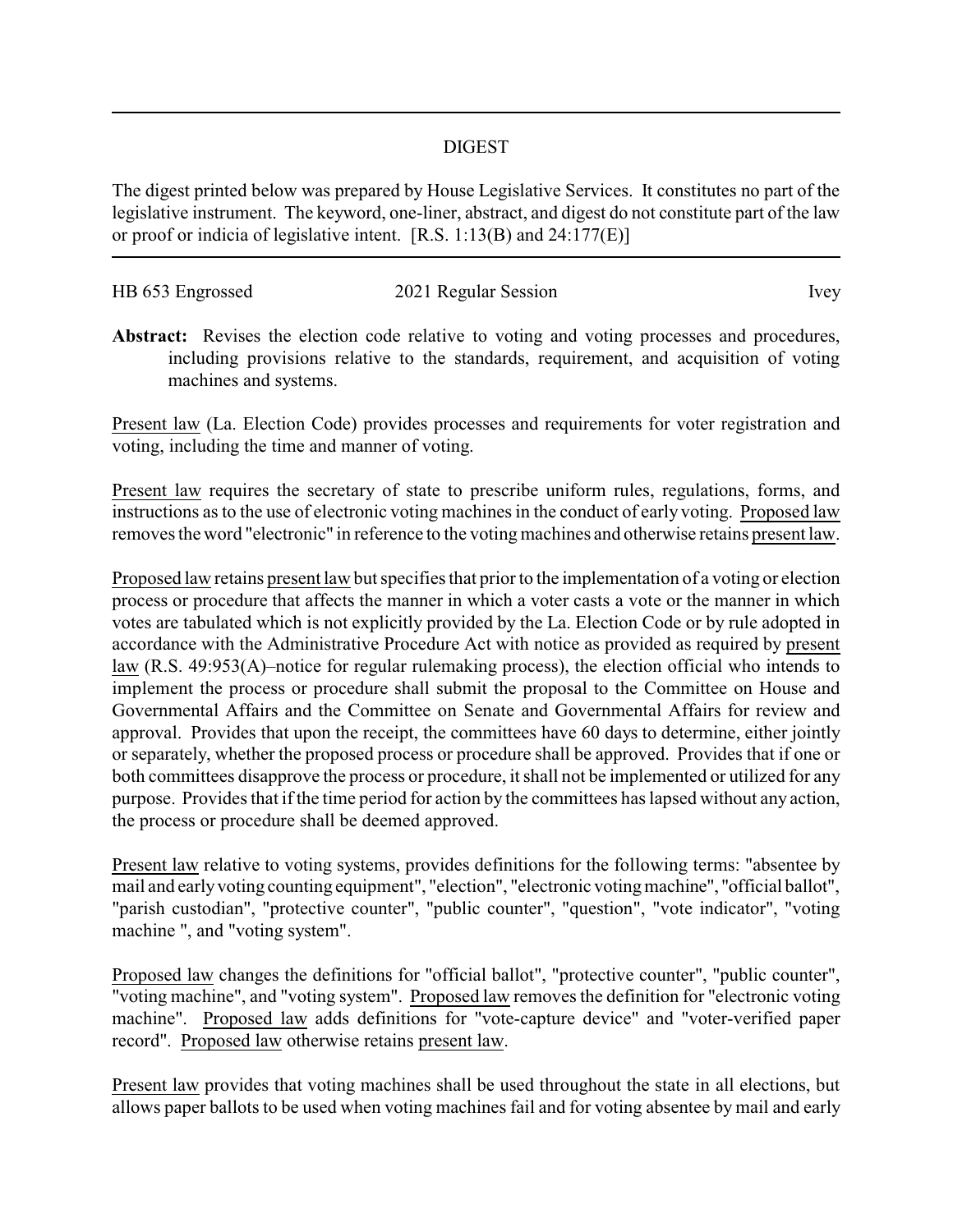voting.

Proposed law provides instead that voting machines shall be used throughout the state in all elections, but allows paper ballots to be used when voting machines fail for voting absentee by mail, for early voting, and for provisional ballots.

Present law authorizes the secretary of state to prescribe uniform rules and regulations with respect to matters pertaining to the procurement, preparation, and use of voting systems in the conduct of elections and the duties of each category of persons charged with responsibility for any matter relating to the voting systems. Requires the rules to be approved by the attorney general and distributed by the secretary of state to election officials.

Proposed law instead requires the secretary to promulgate rules and regulations through the Administrative Procedure Act and specifies that the rules and regulation shall also contain certification standards and requirements for voting systems. Further provides that instead of approval, the attorneyshall review the proposed rules and regulations for uniformity and compliance with the La. Election Code. Proposed law specifies that the rules and regulations for voting systems are required to include standards and requirements for usability, accessibility, durability, accuracy, efficiency, capacity, and auditability; requirements that voting machines not have the capability of being connected to the internet; requirements that the equipment used to program the ballots on the voting machines not have the capability of being connected to the internet; and requirements that the equipment used to perform software updates on the voting machines be different than the equipment used to program the ballot; requirement that software or firmware updates be loaded using a nonnetwork connection; requirement that access to ports on a voting machine be restricting and sealed during an election, except those used to activate the machine for a voter and otherwise retains present law.

Present law provides that the secretary of state shall be responsible for all procurement, sales, and transfers of voting systems and system components and for all matters in connection therewith. Further authorizes the secretary of state to employ or appoint mechanics, experts, etc., as necessary relative thereto.

Proposed law provides instead that the secretary of state shall coordinate with the office of state procurement in the division of administration for all procurement, sales, and transfers of voting systems and system components and for all matters in connection with the issuance of competitive bids or requests for proposals in accordance with all applicable law.

Present law authorizes the secretary of state to examine any type or make of voting system or system component upon the request of a representative of the maker or supplier thereof and if the secretary of state determines that the voting system or system component complies with the requirements of present law he shall approve that voting system or system component for use in this state and issue his certificate of approval thereof.

Proposed law instead requires the secretary of state to examine any type or make of voting system or system component upon request and further requires such a system to comply with the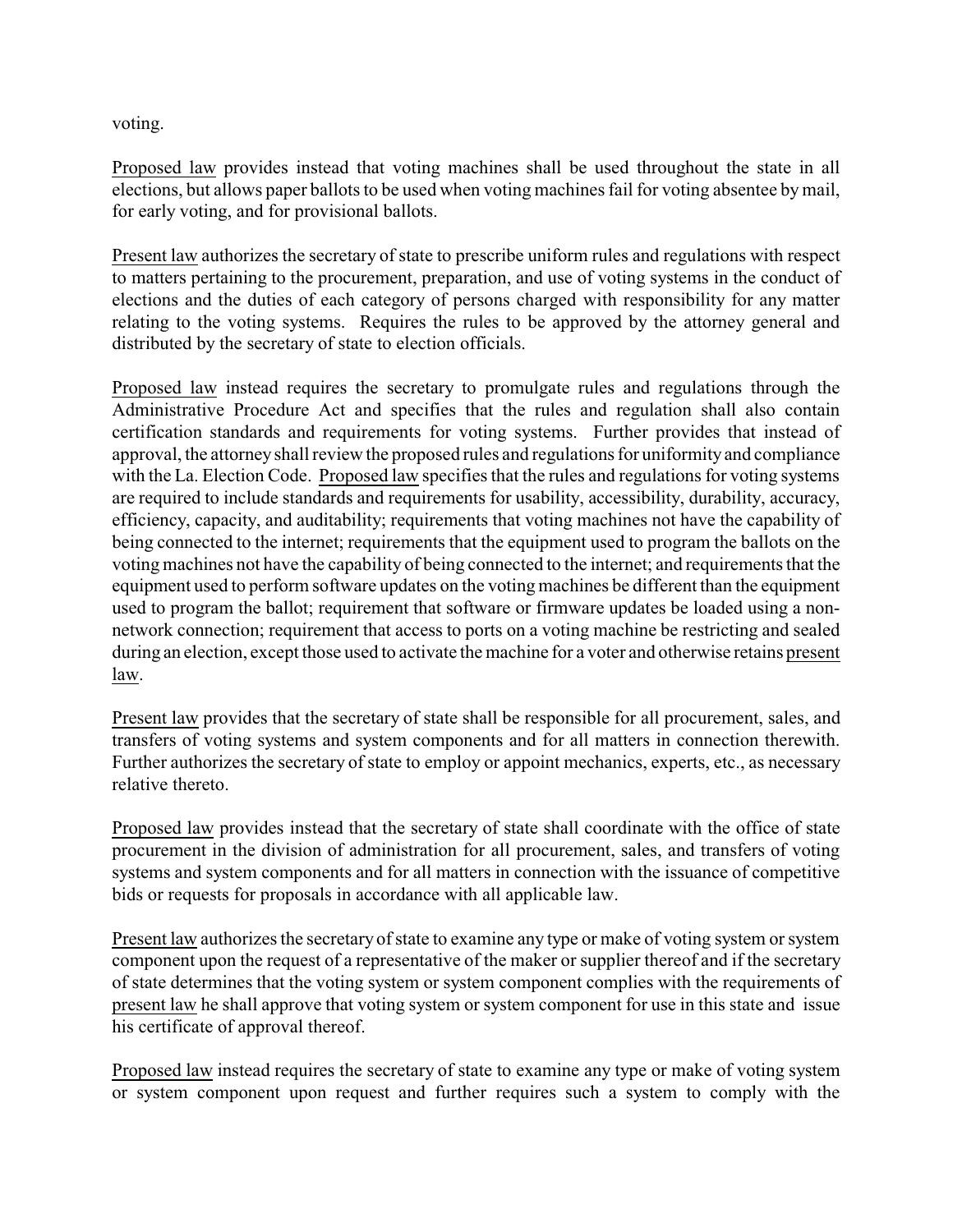requirements of present law and the standards promulgated pursuant to proposed law.

Present law authorizes the secretary of state to employ experts to assist him in making the examination and provides that the expenses of the services of such experts shall not exceed a total of \$500 to be paid prior to the examination by the person requesting examination of the voting system or system component. Requires those experts to sign the certificate of approval made by the secretary of state. Prohibits any voting system or system component from being used at any election which has not been so approved by the secretary of state.

Proposed law instead requires the secretaryof state to employ such experts as necessaryto assist him and increases the amount of such services from \$500 to \$5000 and otherwise retains present law.

Present law provides that all voting systems or system components used in this state shall be procured by the secretary of state, out of state funds appropriated for that purpose, on the basis of a competitive request for proposals process or public bids submitted to the secretary in accordance with specifications prepared by him. Provides that the specifications may require tests and examinations of the operation of the voting systems or system components, and the secretary, for that purpose, may employ experts to report thereon and charge the expense thereof to the responders or bidders. Specifies that advertisement and letting of contracts for the procurement of voting systems or system components shall be in accordance with the Louisiana Procurement Code. However, present law provides an exception to authorize the secretary of state to procure directly from the supplier, through the Dept. of State, voting systems or system components, parts, supplies, and other election paraphernalia and to contract with the manufacturer through the department for the maintenance of the voting systems or system components. Present law specifies that title to all voting machines purchased by the secretary of state shall vest in the state.

Proposed law provides instead that voting systems or system components used in this state shall be procured by the secretaryof state in accordance with present law (La. Procurement Code). Proposed law further provides that if the system or components require testing or examination, the secretary shall appoint or employ experts to report thereon. Proposed law limits the exception allowing procurement directly from the supplier or manufacturer by removing the ability to directly procure voting systems or system components and allows such procurement only for parts, supplies, and other election paraphernalia and maintenance of voting systems and system components directly from the supplier or manufacturer. Proposed law otherwise retains present law.

Present law authorizes the secretary of state to utilize any procedure necessary to accommodate the use of paging direct record electronic voting machines for voting where possible, requires any such procedure to be approved by the attorney general. Requires the secretary of state to immediately notify, in writing, the presiding officers of the legislature and the standing committees of each house which have oversight over elections regarding the procedure to be utilized and the circumstances which caused the need for such procedure.

Proposed law repeals present law.

Present law establishes the Voting Technology Fund as a special fund in the state treasury. Provides